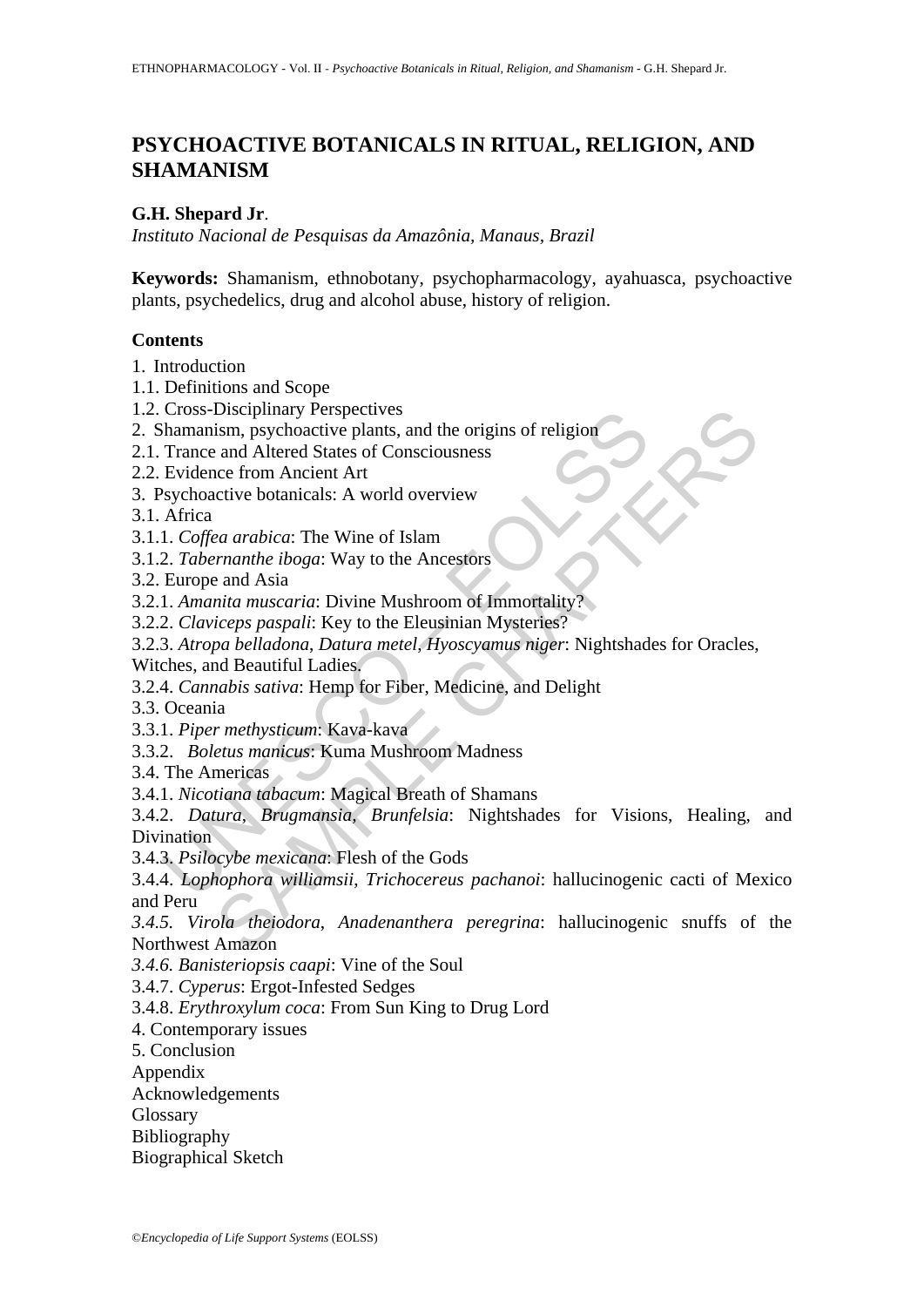#### **Summary**

provoked a backlash, exacerbating existing biases within the s<br>law-enforcement establishments. Psychoactive compounds process on consciousness by mimicking the chemical structures of new<br>twise altering the transmission of ked a backlash, exacerbating existing biases within the scientific, med<br>forcement establishments. Psychoactive compounds produce their pectonsciousness by mimicking the chemical structures of neurotransmitter<br>altering the Psychoactive plants have played an important role in medicine, religion, ritual life, and recreation since ancient times. In shamanic religions, which appear to have dominated throughout much of human pre-history, trance induced by psychoactive plants and other techniques permits direct contact with the divine. For this reason, plant hallucinogens and other psychoactive botanicals have been considered by cultures throughout history as "plants of the gods": sacred substances that bring knowledge, power, healing, and mystical insight, but that must be used with utmost respect and caution. With the spread of Christianity, and especially since the Inquisition and Conquest of the New World, the religious use of psychoactive plants has been severely and sometimes violently suppressed. Western scientific and popular interest in psychoactive plants enjoyed a resurgence in the mid-twentieth century, though the excesses of the 1960s "psychedelic era" provoked a backlash, exacerbating existing biases within the scientific, medical, and law-enforcement establishments. Psychoactive compounds produce their peculiar effects on consciousness by mimicking the chemical structures of neurotransmitters or otherwise altering the transmission of nerve impulses. Over the past two hundred years, chemical and physiological studies of natural psychoactive compounds and their synthetic derivatives have resulted in major contributions to medicine and neuroscience. This chapter presents an overview of twenty-two important psychoactive plants used in religious or ritual settings throughout the world, with supplementary information on ten additional species. The cultural and historical background for each plant is presented alongside pertinent botanical, chemical, and pharmacological information. An appendix provides a summary of the names, traditional and biomedical uses, and active components of plants discussed in the text. A general introduction and concluding discussion help set the topic of psychoactive plant use within the intertwined historical, social, philosophical, scientific, and contemporary legal contexts.

### **1. Introduction**

Anyone who remembers as a child spinning gleefully towards a dizzy collapse, or experimenting with hyperventilation to attain a brief, disjointed oblivion, has partaken in the simplest and most innocent form of what may be a universal human instinct: the desire to attain altered states of consciousness. It is one of the great ironies of the human brain—this most intricately evolved, astronomically complex organ of reason—that people around the world and throughout history have used these very faculties to seek out and discover myriad ways of intentionally interrupting the brain's normal functions to achieve euphoric pleasure, ritual bonding, medical and philosophical insights, and religious ecstasy.

Since the beginnings of the spice trade, and especially since Columbus' accidental "discovery" of the Americas, European explorers, traders, missionaries, and scientists have taken a particular interest in the food, drug, and medicinal plants of the exotic peoples they encountered, ultimately giving rise in the 1890s to the modern field of ethnobotany. With Louis Lewin's classic 1924 book, *Phantastica, Narcotica, and Stimulating Drugs*, the study of psychoactive plants and drugs became a subfield of its own. Beginning in the 1930s, Harvard ethnobotanist Richard Evans Schultes carried out pioneering research, documenting the botanical identities, chemical components, and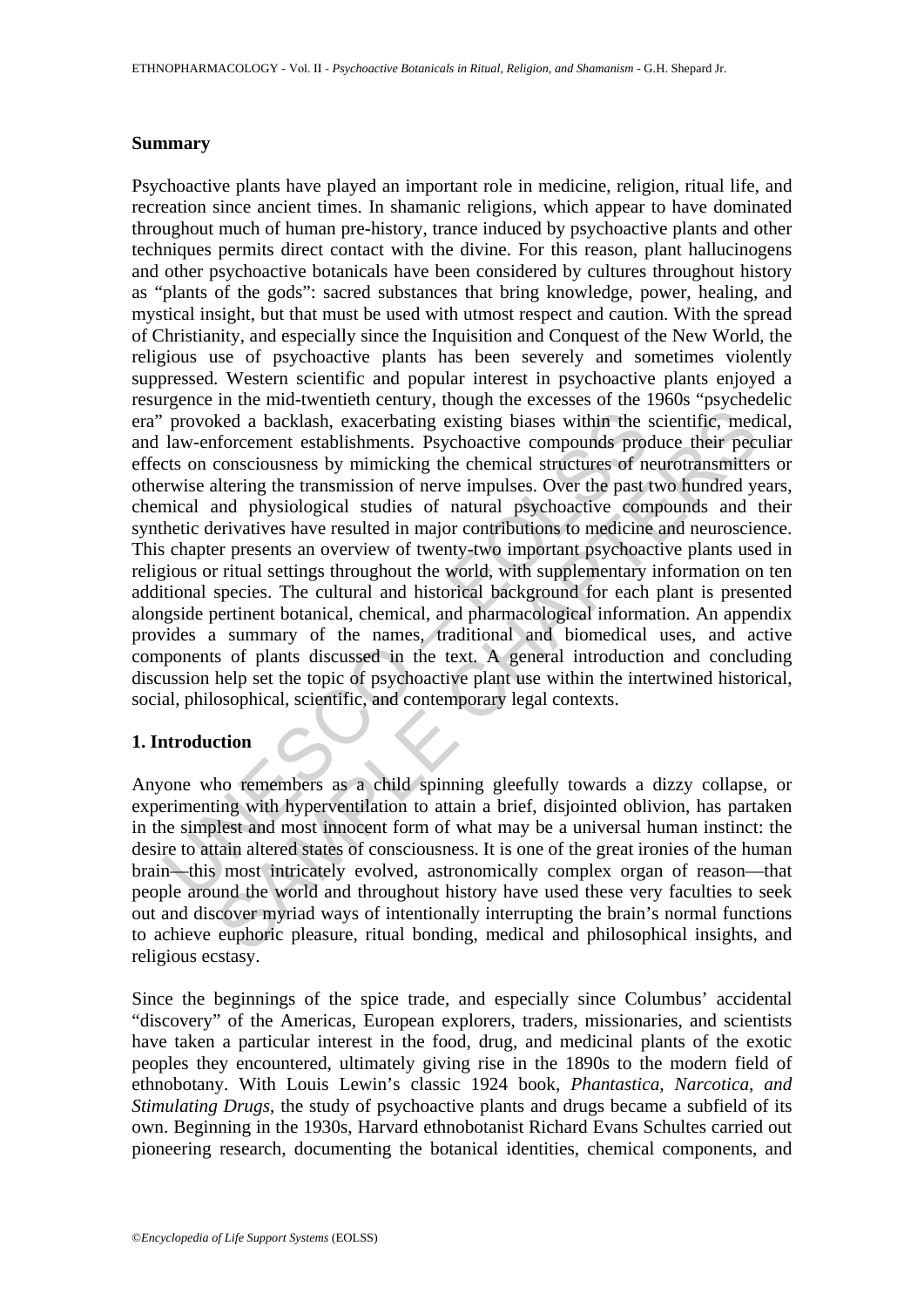cultural uses of psychoactive plants worldwide. Growing awareness of natural and synthetic psychoactives through the 1950s inspired the work of a diverse and influential group of writers and philosophers including Jean-Paul Sartre, Aldous Huxley, Allan Watts, Alan Ginsberg, and William Burroughs. The so-called psychedelic revolution culminated in the late 1960s under the aegis of such pop-culture figures as Timothy Leary, Ken Keasey, and the Beatles. Interest in psychoactive plants and shamanism has continued to grow and evolve, as exemplified in the broad popular appeal of authors such as Carlos Castañeda, Michael Harner, Andrew Weil, Wade Davis, and Terence McKenna.

More so than any other subfield of ethnobotany, pharmacology, or anthropology, the topic of ritually used psychoactive plants enjoys a wide readership beyond academic and scientific circles. In a globalizing world, where information about traditionally used psychoactive plants is widely disseminated in publications and on the internet; where seeds, seedlings, and extracts are sold or distributed, sometimes at the margins of the law; where indigenous practitioners interact ever more directly with tourists, consumers, and New Age spiritualists; and where a global "war on drugs" has blurred the distinction between dangerous narcotics and ritually used plants, harrowing issues have emerged surrounding the authenticity of traditional and not-so-traditional practices, the legality and safety of drug use, intellectual property rights over traditionally used psychoactives and their derivatives, and the right to the free practice of religion.

### **1.1. Definitions and Scope**

"In all things there is a poison, and there is nothing without a poison. It depends only upon the dose whether a poison is poison or not." – Paracelsus.

choactive plants is widely disseminated in publications and on t<br>sl, seedlings, and extracts are sold or distributed, sometimes at<br>vhere indigenous practitioners interact ever more directly with t<br>New Age spiritualists; an we plants is widely disseminated in publications and on the internet; we plants is widely disseminated in publications and on the internet; willings, and extracts are sold or distributed, sometimes at the margins of indige Dosage is crucial in determining whether psychoactive plants have merely medicinal, mildly stimulating, mood-altering, powerfully consciousness-altering, or dangerously toxic effects. A dizzying profusion of terms has emerged to describe various types of natural and synthetic psychoactive substances and their effects on the human nervous system: intoxicants (producing intoxication), narcotics (literally, "to benumb," i.e. resulting in a depressive state of the central nervous system), hallucinogens (generating hallucinations), psychotomimetics (chemically imitating the effects of psychosis), psychedelics (an etymologically flawed neologism supposed to mean "manifesting the psyche"), and others. The term entheogen ("generating the God within") has gained popularity among scholars-cum-advocates of the religious and recreational uses of psychoactive plants. Drawing on traditional beliefs, some authors use the terms "plants of power" or "plants of the gods." In any event, none of the terms fully describes the broad range of effects that psychoactive plants have on the human mind and body, including visual and auditory hallucinations, other sensory distortions, mood alterations, enhanced social interactions, personal and spiritual insights, bodily purging, physical and psychological healing, and in some cases, mystical or ecstatic religious experience.

Psychoactive plants and substances can be divided into three broad classes, corresponding to their general effects on the central nervous system: stimulants such as cocaine, caffeine, and nicotine, which excite the nervous system; depressants such as opium, alcohol, and kava-kava, which produce sedation; and hallucinogens such as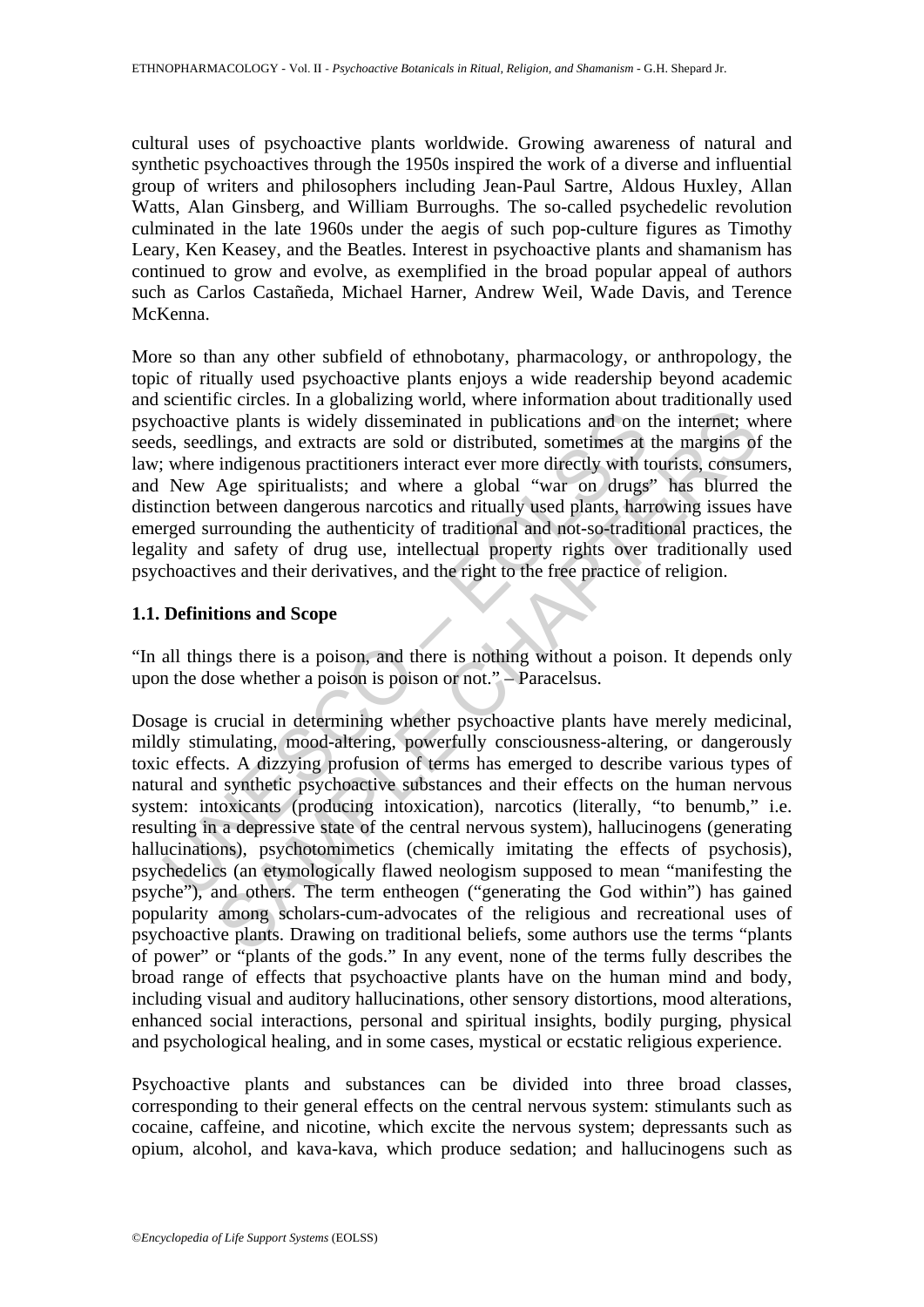ayahuasca, peyote, and LSD, which induce profound alterations in consciousness, perception, and experience. These categories are not mutually exclusive, since some plants and drugs produce different effects depending on dosage, phase of intoxication, and mode of use: alcohol initially seems to act as a stimulant (by depressing behavioral inhibitory pathways), but the depressant activity sets in at higher doses and at later stages in inebriation; cocaine is a powerful stimulant, but can also be used topically as an anesthetic, a characteristic generally associated with depressants; though considered a stimulant, nicotine at high doses can produce trance and visions, effects characteristic of the hallucinogens; likewise, hallucinogens often have stimulating or depressant activity, depending on the specific drug, dose, and phase of intoxication.

Given the large number of known psychoactive plants and compounds, only a selection of the most important and representative examples is included. The main focus of this chapter is plant-based hallucinogens with long-established patterns of ritual use, however important plants belonging to other categories will also be considered. Synthetic compounds are not addressed here, except insofar as these are relevant to the traditional psychoactive plants under discussion. For the major plants under discussion, an appendix is provided summarizing botanical names (including species authors), botanical families, region and mode of traditional use, principal active components, and modern biomedical uses (see Appendix 1). For clarity and ease of reference, species authors are omitted in the main text, except for those plants that are mentioned only in passing and not included in the appendix.

ther is plant-based hallucinogens with long-established pattet<br>ever important plants belonging to other categories will alt<br>thetic compounds are not addressed here, except insofar as these<br>titional psychoactive plants unde plant-based hallucinogens with long-established patterns of ritual mportant plants belonging to other categories will also be consider portompounds are not addressed here, except insofar as these are relevant to psychoacti The most widespread mind-altering drug in human history is ethyl alcohol or ethanol, produced during the fermentation of plant sugars by naturally occurring airborne yeasts. Alcohol has played an important role in diverse religious and social contexts throughout human history and across the globe, for example, in initiation rites, religious rituals, social celebrations, courtship practices, preparation for warfare, and sealing economic or political contracts. However cultural uses and attitudes towards alcohol vary tremendously. In some cultures, religions, and historical moments, alcohol use has been strictly prohibited and severely punished. Depending on the cultural setting, excessive use of alcohol may result in debilitating psychological, social, and economic consequences. Since the Middle Ages, state societies have attempted to regulate alcohol production and consumption through taxes, quality control legislation, restrictions, or outright prohibition. The temperance movement in USA flourished in the late nineteenth century, when widespread recognition of alcohol abuse as a serious problem synergized with moralistic Protestant religious fervor. The Prohibition Era was enacted in 1920 as the  $18<sup>th</sup>$  Amendment of the Constitution, banning the production, distribution, and sale of alcoholic beverages. Ironically, Prohibition did little to diminish the nation's thirst for alcohol, though it did contribute to the phenomenal rise of bootleg liquor and organized crime. Prohibition failed miserably and was repealed in 1933, but Prohibition Era moralistic attitudes were quickly transferred to other drugs, notably cannabis, cocaine, and opium, associated with immigrant and minority populations such as Mexicans, urban blacks, and Chinese. Alcohol remains the sanctioned social drug of the West, despite considerable evidence that alcohol may be equally, if not more, addictive and deleterious to health and society than many illegal drugs. The cross-cultural study of alcohol use and abuse represents a complex topic worthy of a treatise unto itself, and is beyond the scope of this survey.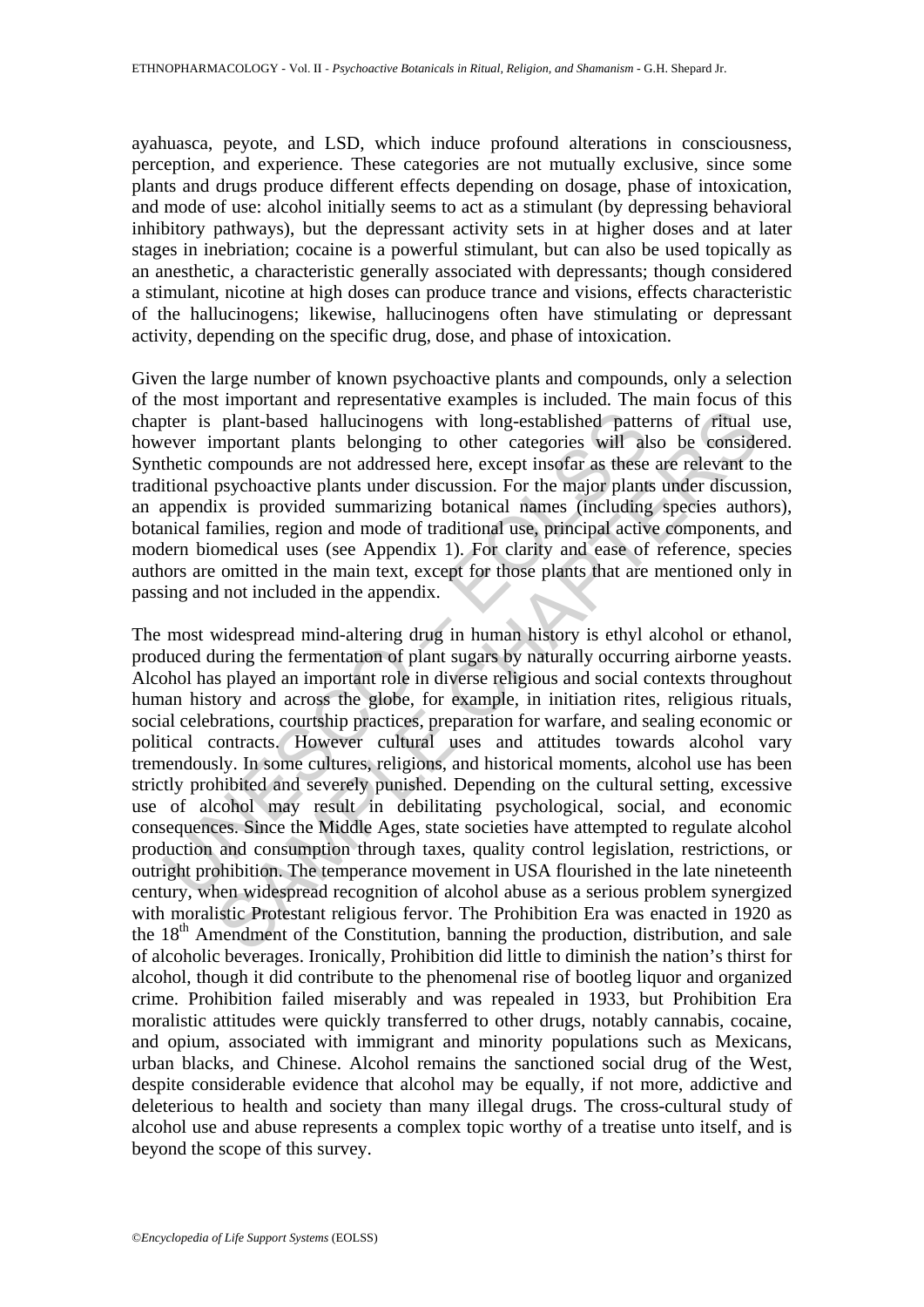- -
- -
- -

# TO ACCESS ALL THE **55 PAGES** OF THIS CHAPTER, Visit[: http://www.eolss.net/Eolss-sampleAllChapter.aspx](https://www.eolss.net/ebooklib/sc_cart.aspx?File=E6-79-18)

#### **Bibliography**

Bateson, G. (1972). Steps To an Ecology of the Mind. New York: Ballantine Books. [Compilation of essays outlining Bateson's seminal cybernetic theories of mind].

DuToit, B. M. (Ed.). (1977). Drugs, Rituals and Altered States of Consciousness. Rotterdam: Balkema Press. [Collection of important early papers on the relationship between drug use and ritual setting].

Furst, P. (Ed.). (1990). Flesh of the Gods: The Ritual Use of Hallucinogens (2nd ed.). Prospect Heights, Illinois: Waveland Press. [Collection of important papers on major hallucinogenic plants].

oit, B. M. (Ed.). (1977). Drugs, Rituals and Altered States of Consciousness. [Collection of important early papers on the relationship between drug use an t, P. (Ed.). (1990). Flesh of the Gods: The Ritual Use of Hallucin 4. (Ed.). (1977). Drugs, Rituals and Altered States of Consciousness. Rotterdam: Baltion of important early papers on the relationship between drug use and ritual setting].<br>
.). (1990). Flesh of the Gods: The Ritual Use of Grob, C. S., McKenna, D.J., Callaway, J.C., Brito, G.S., et al. (1996). Human pharmacology of hoasca, a plant hallucinogen used in ritual context in Brazil. Journal of Nervous and Mental Disease 184(2): 86-94. [Pioneering study of physiological and psychological effects of long-term ritual use of *Banisteriopsis/Psychotria* tea (ayahuasca) among members of the União do Vegetal religious group, Brazil].

Harner, M. J. (Ed.). (1973). Hallucinogens and Shamanism. New York: Oxford University Press. [Seminal early collection relating shamanistic religions to specific hallucinogenic agents].

Matteson-Langdon, E. J., & Baer, G. (Eds.). (1992). Portals of Power: Shamanism in South America. Albuquerque: University of New Mexico Press.

Narby, J., & Huxley, F. (Eds.). (2001). Shamans through Time. New York: Jeremy P. Tarcher/Putnam. [Collection of writings spanning 500 years, demonstrating evolving understandings of the subject of shamanism].

Reichel-Dolmatoff, G. (1978). Beyond the Milky Way: Hallucinatory Imagery of the Tukano Indians. Los Angeles: University of California Press. [Classic ethnographic study of religious and artistic symbolism associated with the shamanic use of psychoactive plants].

Rudgely, R. (2000). The Encyclopedia of Psychoactive Substances. New York: St. Martin's Press. [Comprehensive study of over 400 psychoactive plants and related substances].

Schultes, R. E., & Hoffman, A. (1992). Plants of the Gods: Their Sacred, Healing and Hallucinogenic Powers. Rochester, Vermont: Healing Arts Press. [Overview of the ethnobotany of 91 hallucinogenic plants, with detailed chemical, historical, and ethnographic information on 14 plants of major importance].

Shepard, G. H. Jr. (1998). Psychoactive plants and ethnopsychiatric medicines of the Matsigenka. Journal of Psychoactive Drugs, 30(4), 321-332. [Review of ethnobotany and cultural knowledge associated with diverse psychoactive plant species used by a single Amazonian society].

Turner, V. W. (1995). The Ritual Process: Structure and Anti-Structure (Lewis Henry Morgan Lectures). Hawthorne, New York: Aldine. [Reprint of seminal 1969 theories of ritual].

Walter, M. N., & Fridman, E. J. N. (Eds.). (2004). Encyclopedia of Shamanism. Santa Barbara: ABC Clio. [Recently compiled encyclopedia covering shamanism throughout the globe].

Wasson, R. G. (1968). Soma: Divine Mushroom of Immortality. (Vol. 1). New York: Harcourt Brace Jovanovich, Inc. [Classic statement of Wasson's theory of relating the Soma of the ancient Aryans to the hallucinogenic *Amanita muscaria* fungus].